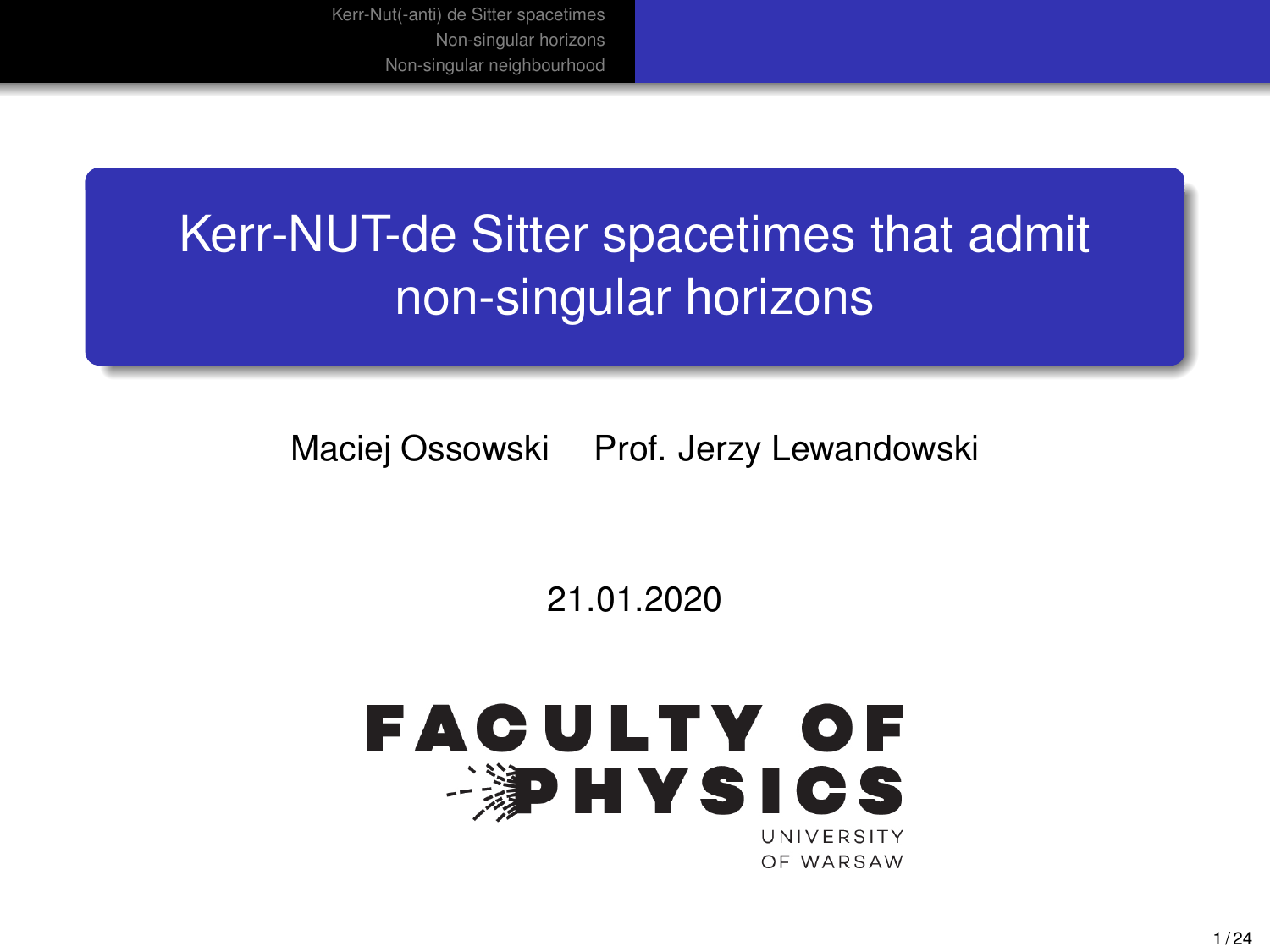# Plan of the talk

- 1. Kerr-NUT-(Anti) de Sitter spacetimes
- 2. Horizons in the K-NUT-(A)dS spacetimes and singularity removability conditions
- 3. Neighbourhoods of non-singular horizons
- 4. Summary (& comparison with known results on type D horizons, a puzzle and the solution).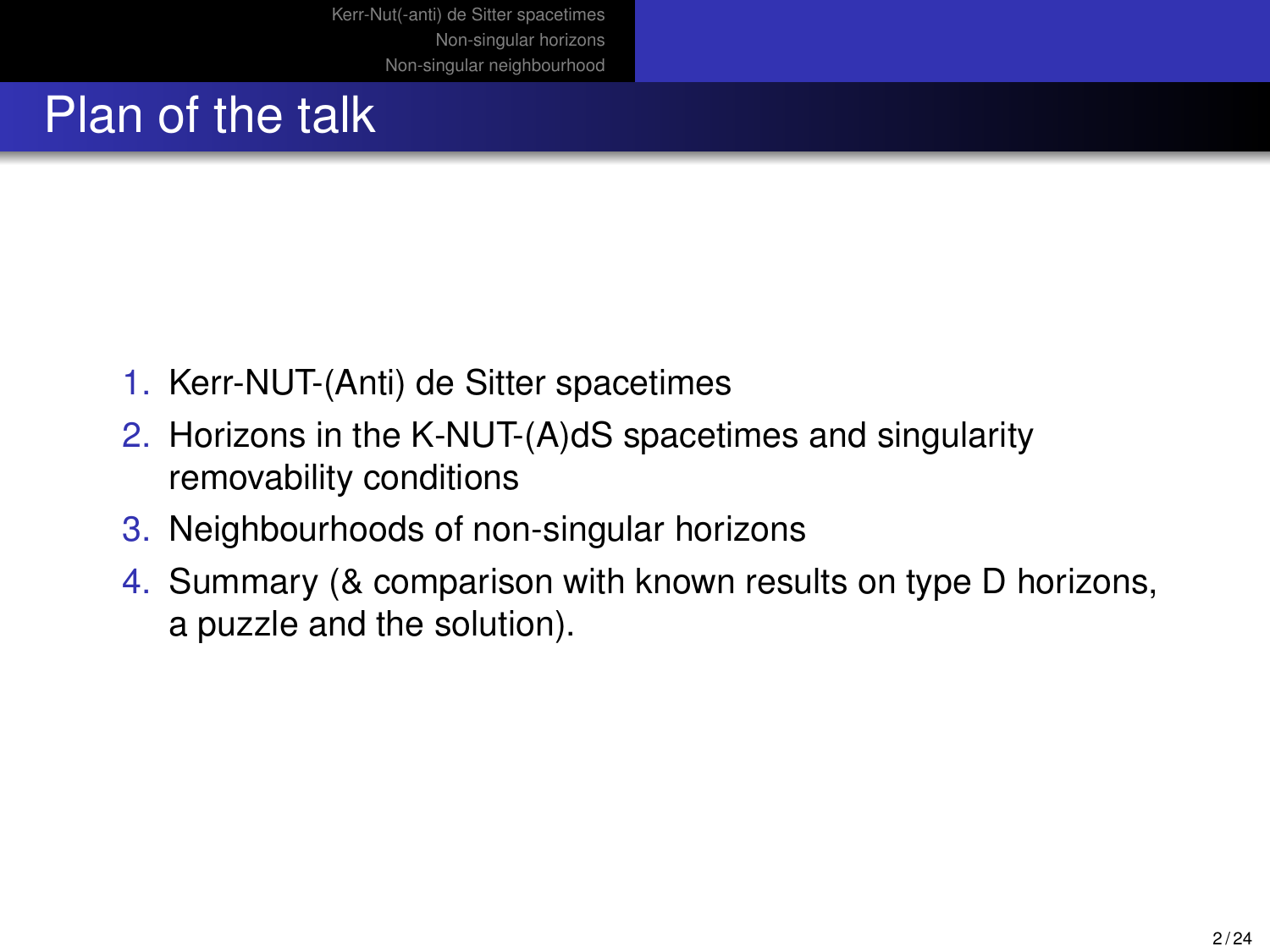[Metric tensor](#page-2-0)

### <span id="page-2-0"></span>**Context**

Spacetimes (*M*, *g*) satisfying vacuum Einstein Equations with cosmological constant:

$$
G_{\mu\nu} + \Lambda g_{\mu\nu} = 8\pi T_{\mu\nu}.
$$

4-dimensional family of Kerr-NUT-(anti) de Sitter solutions parametrized by

- *m* mass of the black hole
- *a* Kerr parameter
- $\bullet$   $\Lambda$  cosmological constant
- *l* NUT parameter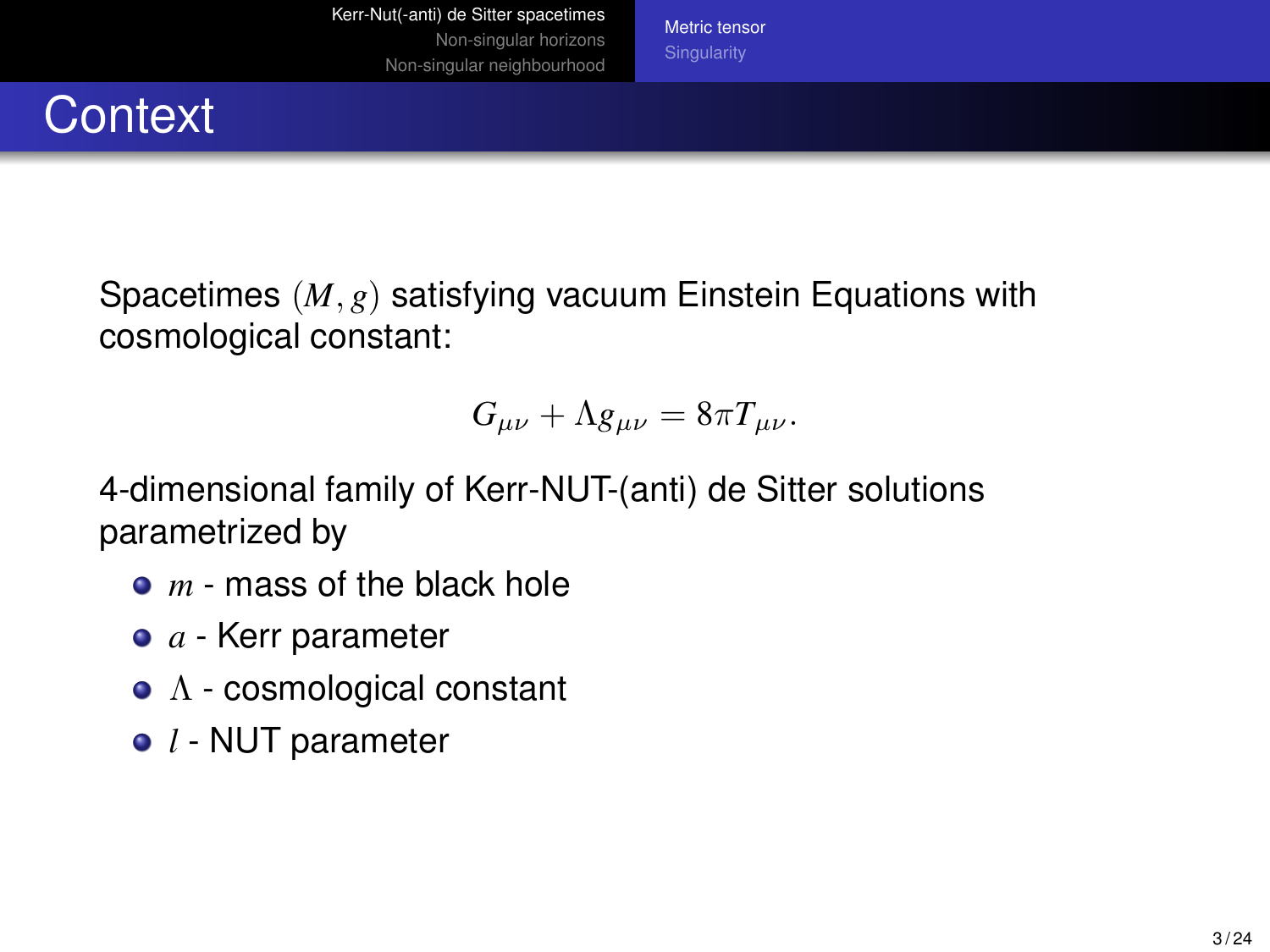[Metric tensor](#page-2-0)

# **Motivation**

In the local theory of isolated horizons the Petrov type D horizons were investigated (Lewandowski, Pawłowski, Szereszewski, Dobkowski-Ryłko, Kamiński, Racz). In particular there were defined type D horizons of the topology of the Hopf bundle. Upon imposing the vacuum Einstein Equations with a cosmological constant a 4-dimensional family of type D horizons was derived. On the other hand, there is also a 4-dimensional family of the Kerr-NUT-(Anti) de Sitter spacetimes. The relation seemed to be obvious...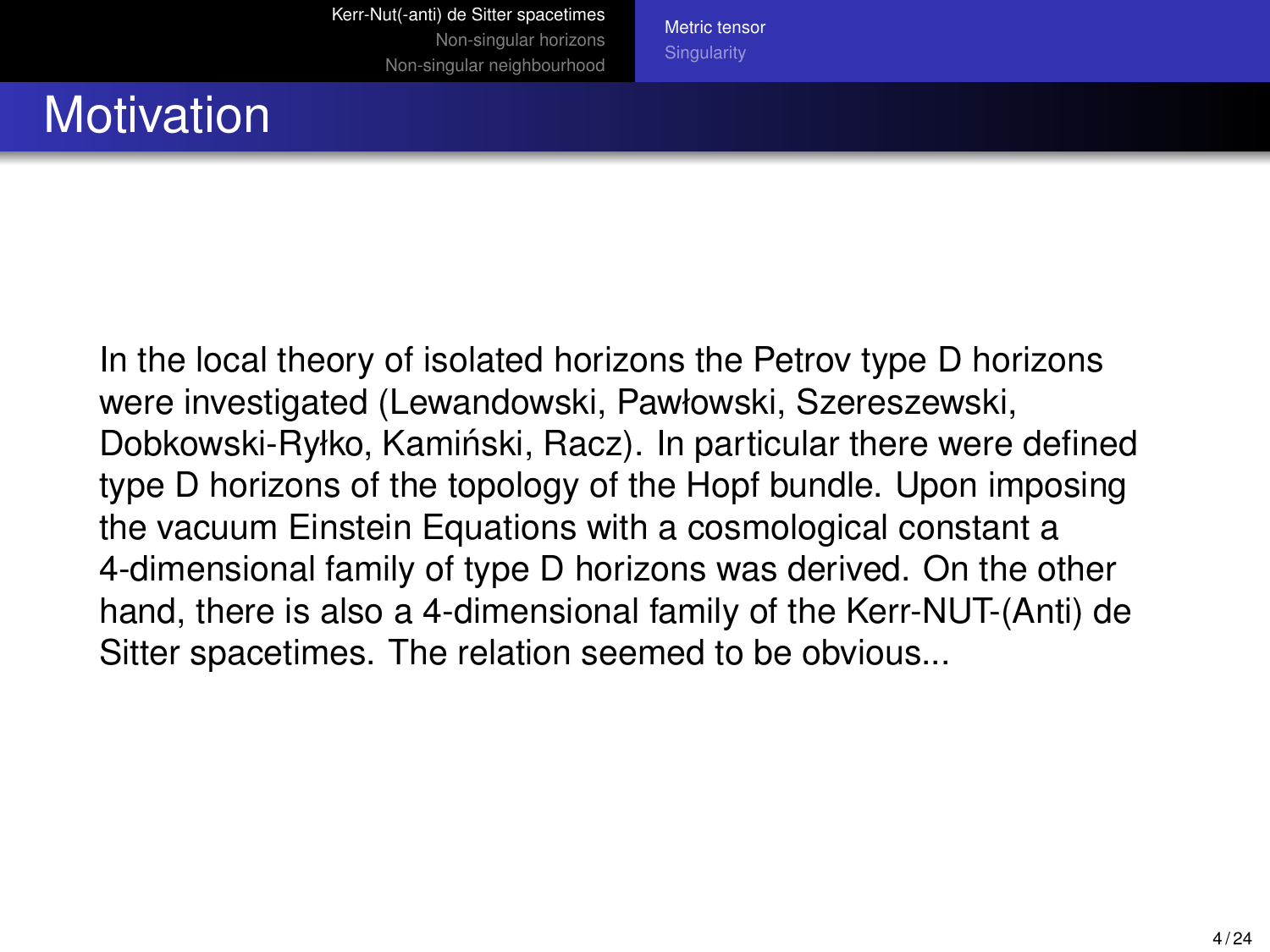[Metric tensor](#page-2-0)

#### **Metric**

$$
g = -\frac{Q}{\Sigma}(dt - Ad\phi)^2 + \frac{\Sigma}{Q}dr^2 + \frac{\Sigma}{P}d\theta^2 + \frac{P}{\Sigma}\sin^2\theta (adt - \rho d\phi)^2,
$$

where

$$
\Sigma = r^2 + (l + a\cos\theta)^2,
$$
  
\n
$$
A = a\sin^2\theta + 4l\sin^2\frac{1}{2}\theta,
$$
  
\n
$$
\rho = r^2 + (l + a)^2 = \Sigma + aA,
$$
  
\n
$$
\mathcal{Q} = (a^2 - l^2) - 2mr + r^2 - \Lambda((a^2 - l^2)l^2 + (\frac{1}{3}a^2 + 2l^2)r^2 + \frac{1}{3}r^4),
$$
  
\n
$$
P = 1 + \frac{4}{3}\Lambda al\cos\theta + \frac{\Lambda}{3}a^2\cos^2\theta.
$$

Limits: Reduces to Kerr(-anti) de Sitter for  $l = 0$  and to Taub-NUT for  $a = 0 = \Lambda$ . Assumption: Lorentzian signature  $\implies P > 0$ Killing vector fields:  $\partial_t$ ,  $\partial_\phi$ .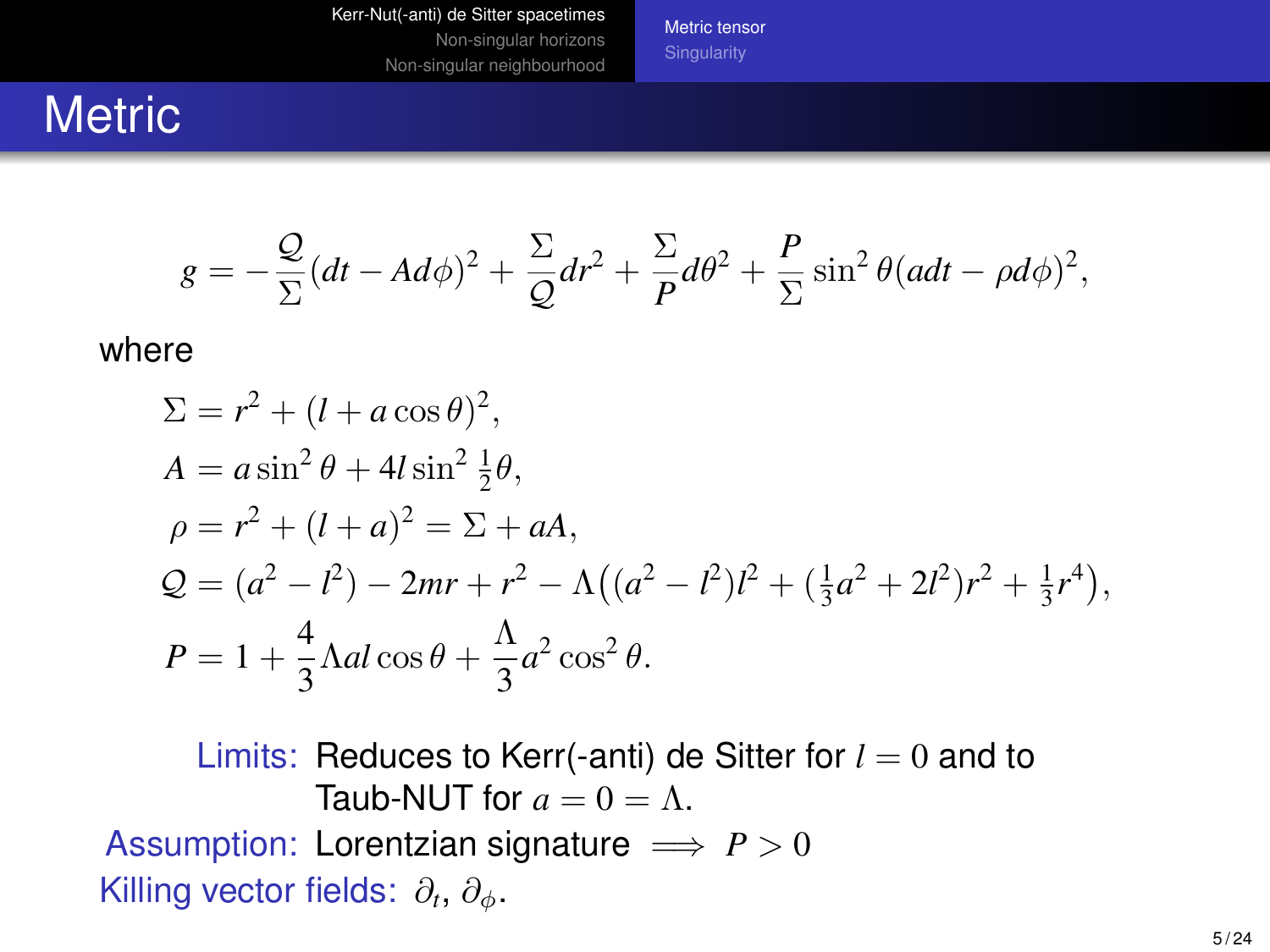[Metric tensor](#page-2-0) **[Singularity](#page-5-0)** 

# <span id="page-5-0"></span>Conical singularity

The 1-form *Ad*φ, where

$$
A = a\sin^2\theta + 4l\sin^2\frac{1}{2}\theta
$$

does not vanish at the pole  $\theta = \pi \implies g$  is not continuous at the semi-axis  $\theta = \pi$ .

New coordinate  $t' = t - 4l\phi \implies A' = a \sin^2 \theta - 4l \cos^2 \frac{1}{2} \theta$  and *g* is not continuous at the semi-axis  $\theta = 0$ .

Another coordinate  $t'' = t - 2\phi \implies A'' = a\sin^2\theta + 2l\cos\theta$  and  $g$  is not continuous at the whole axis.

- Gravitational analogue of the magnetic monopole
- For generic values of parameters singular in at least one pole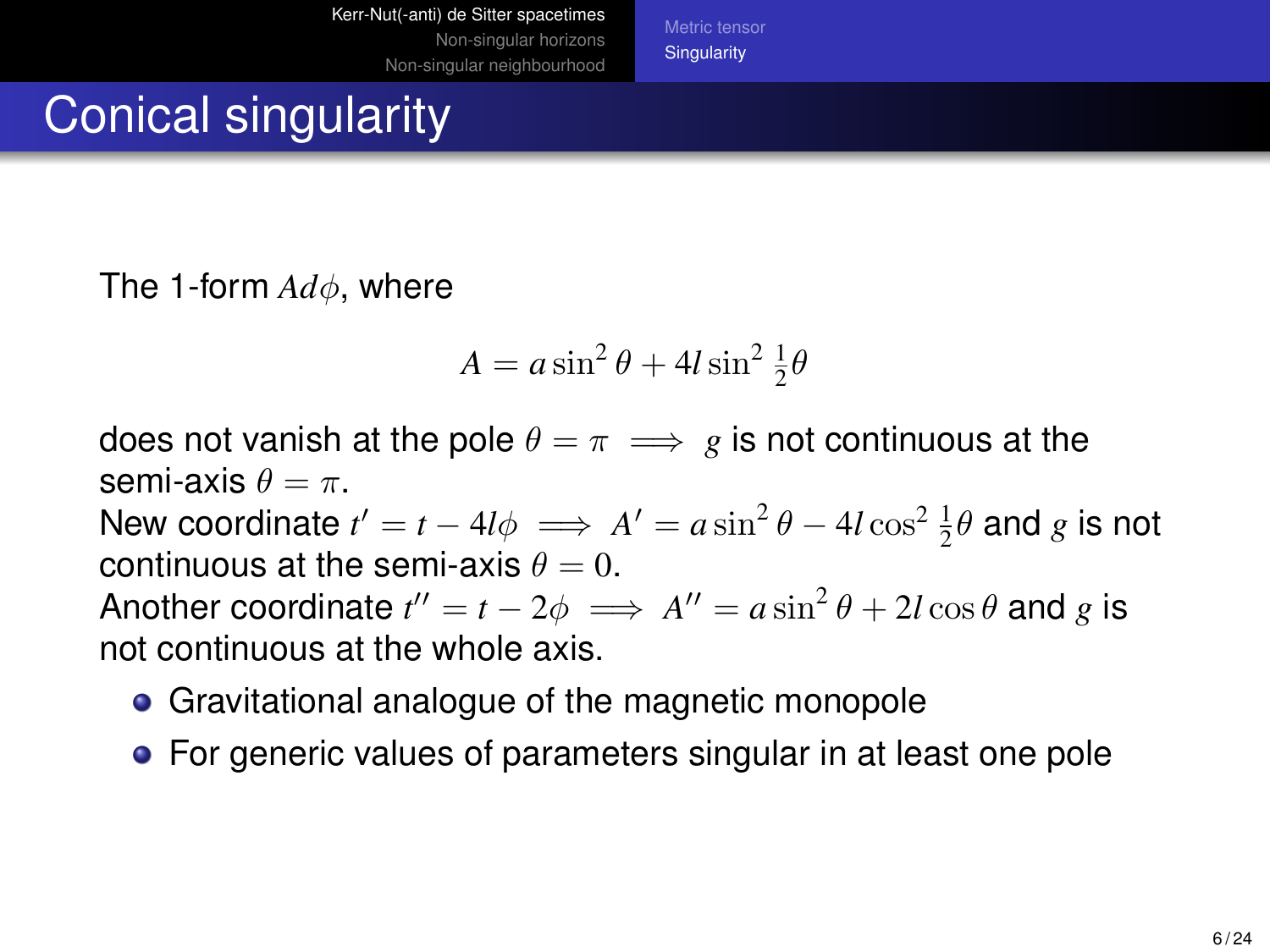**[Singularity](#page-5-0)** 

# Gluing a'la Misner

Consider Taub-NUT limit  $a = 0 = \Lambda$ . We glue two non-singular patches at the cost of periodic *t*. For Taub-NUT we arrive at the topology  $S^3 \times \mathbb{R}$ .



Source: [1]

Our result: Not enough for Kerr-NUT-de Sitter, the gluing is differentiable in a neighbourhood of a horizon, iff

$$
\frac{3}{\Lambda} = a^2 + 2l^2 + 2r_0^2.
$$

<sup>1</sup>R. Durka - "The first law of black hole thermodynamics for Taub-NUT spacetime"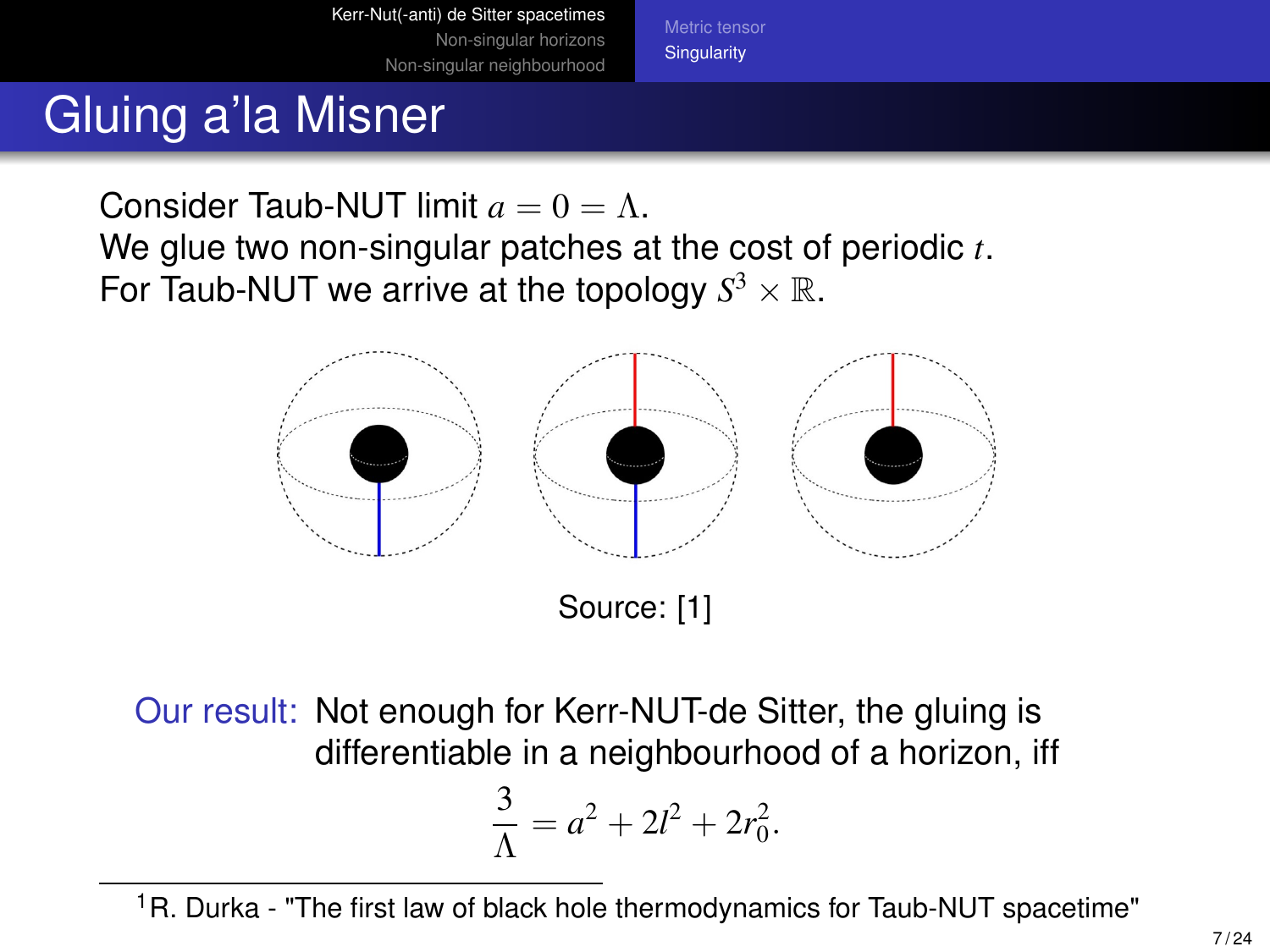[KNdS Horizons](#page-7-0) [Singulariy removal condition](#page-11-0) [Non-singular solutions](#page-13-0)

# <span id="page-7-0"></span>KNdS Horizons

Surfaces  $r = r_0$ , where  $Q(r_0) = 0$ , are Killing horizons.

$$
Q = (a2 – l2) – 2mr + r2 – \Lambda((a2 – l2)l2 + (\frac{1}{3}a2 + 2l2)r2 + \frac{1}{3}r4)
$$

- KN(a)dS admits up to 4 Killing horizons
- **•** Developed by the Killing vector  $\xi = \partial_t + \Omega_H \partial_\phi$  where  $\Omega_H := \frac{a}{\rho_0} = \frac{a}{r_0^2 + (a+l)^2}$

The problem that is not solved by the Misner glueing is non-differentiability of the horizon (degenerate) metric tensor.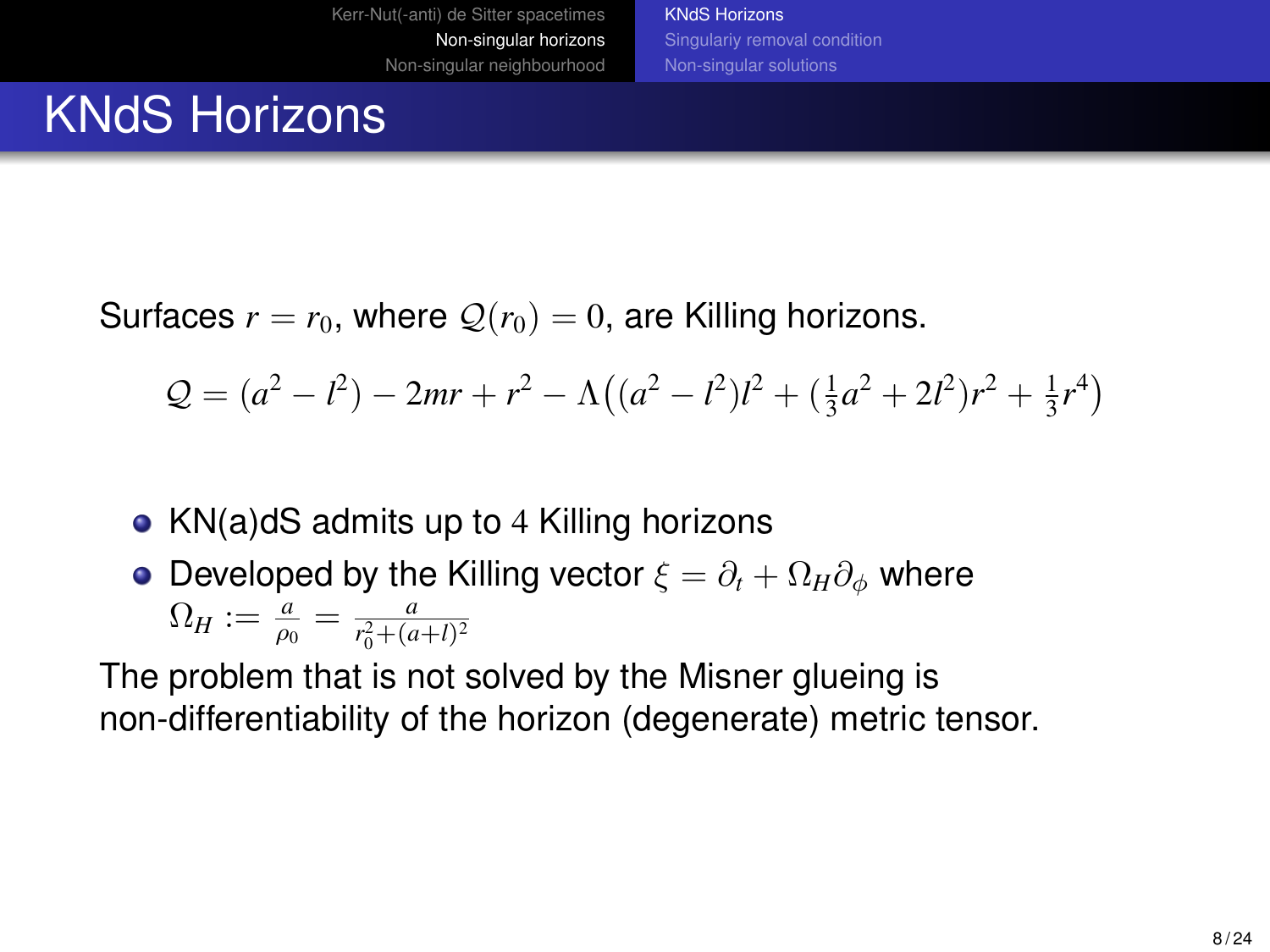[KNdS Horizons](#page-7-0) [Non-singular solutions](#page-13-0)

#### Coordinates through horizon

The KNdS metric can be extended through the horizon by introducing:

$$
dv = dt + \frac{\rho}{Q} dr,
$$
  

$$
d\tilde{\phi} = d\phi + \frac{a}{Q} dr.
$$

Then the metric takes form

$$
ds^{2} = -\frac{Q}{\Sigma}(dv - Ad\tilde{\phi})^{2} + 2dr(dv - Ad\tilde{\phi}) + \frac{\Sigma}{P}d\theta^{2} + \frac{P}{\Sigma}\sin^{2}\theta (adv - \rho d\tilde{\phi})^{2}.
$$
  

$$
Q(r_{0}) = 0 \implies {}^{(2)}q_{H} = \frac{\Sigma_{0}}{P}d\theta^{2} + \frac{P}{\Sigma_{0}}\sin^{2}\theta (adv - \rho_{0}d\tilde{\phi})^{2}
$$
  

$$
\Sigma_{0} := \Sigma(r_{0}, \theta) \quad \rho_{0} := \rho(r_{0})
$$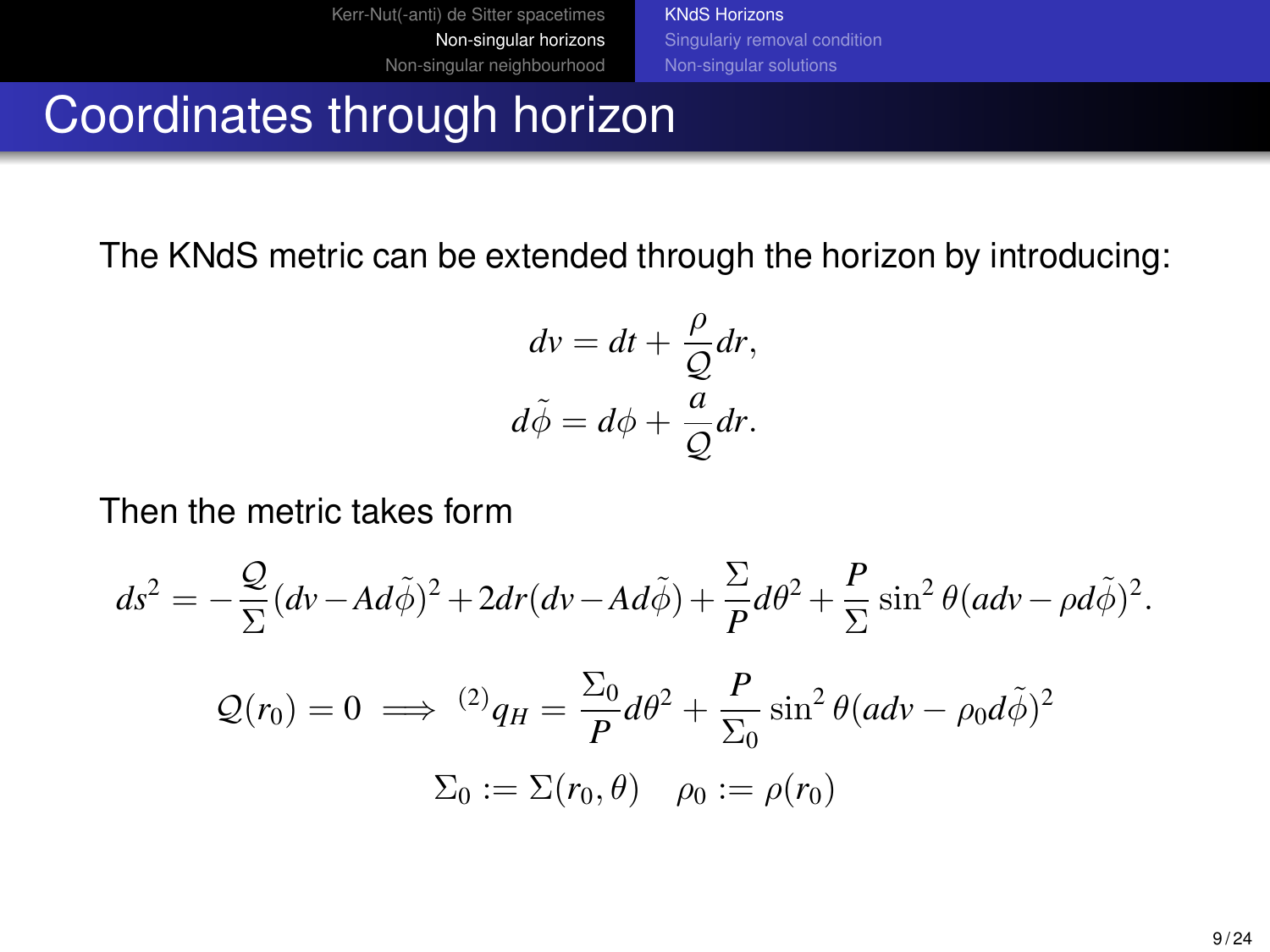[Kerr-Nut\(-anti\) de Sitter spacetimes](#page-2-0) [Non-singular horizons](#page-7-0) [Non-singular neighbourhood](#page-15-0) [KNdS Horizons](#page-7-0) [Non-singular solutions](#page-13-0)

# Singular horizon

We introduce coordinates  $(\tau,x^2,x^3)$  on the horizon, constant along  $\xi$ 

$$
\xi(\tau) = 1,
$$
  $\xi(x^i) = 0,$   $i = 2, 3.$ 

We choose

$$
\begin{bmatrix} \tau \\ x^2 \\ x^3 \end{bmatrix} := \begin{bmatrix} v \\ \theta \\ -\Omega_H v + \tilde{\phi} \end{bmatrix}, \quad \begin{bmatrix} \partial_\tau \\ \partial_2 \\ \partial_3 \end{bmatrix} = \begin{bmatrix} \xi \\ \partial_\theta \\ \partial_{\tilde{\phi}} \end{bmatrix}.
$$

Then the corresponding tangent frame is

$$
\begin{bmatrix} \partial_{\tau} \\ \partial_{2} \\ \partial_{3} \end{bmatrix} = \begin{bmatrix} \xi \\ \partial_{\theta} \\ \partial_{\tilde{\phi}} \end{bmatrix}.
$$

The degenerate horizon metric becomes

$$
^{(2)}q_{H} = \frac{\Sigma_{0}}{P}(dx^{2})^{2} + \frac{P}{\Sigma_{0}}\sin^{2}(x^{2})\rho_{0}^{2}(dx^{3})^{2}.
$$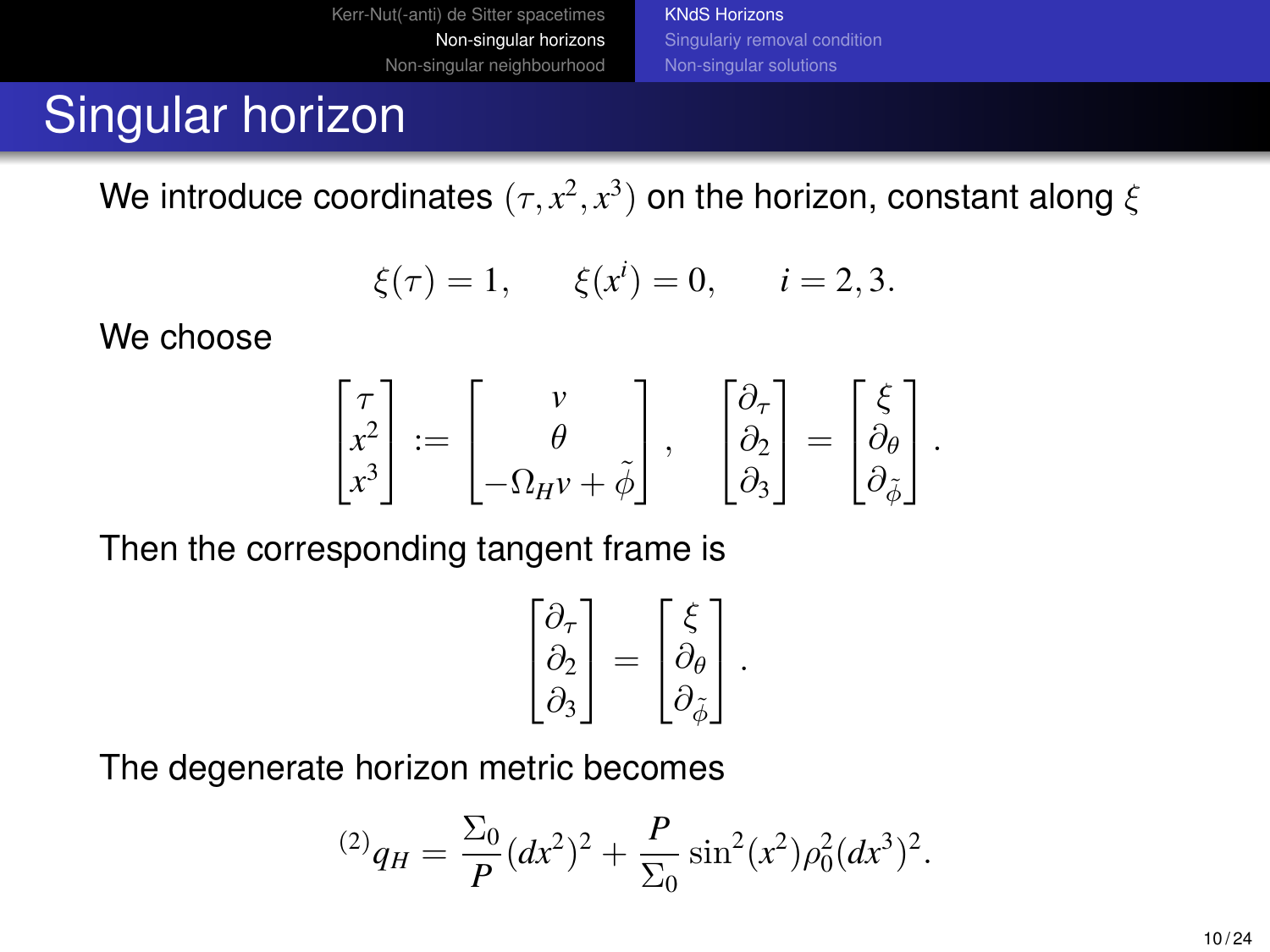[KNdS Horizons](#page-7-0)

[Non-singular solutions](#page-13-0)

#### Conical singularity - illustration



Source: Dobkowski-Ryłko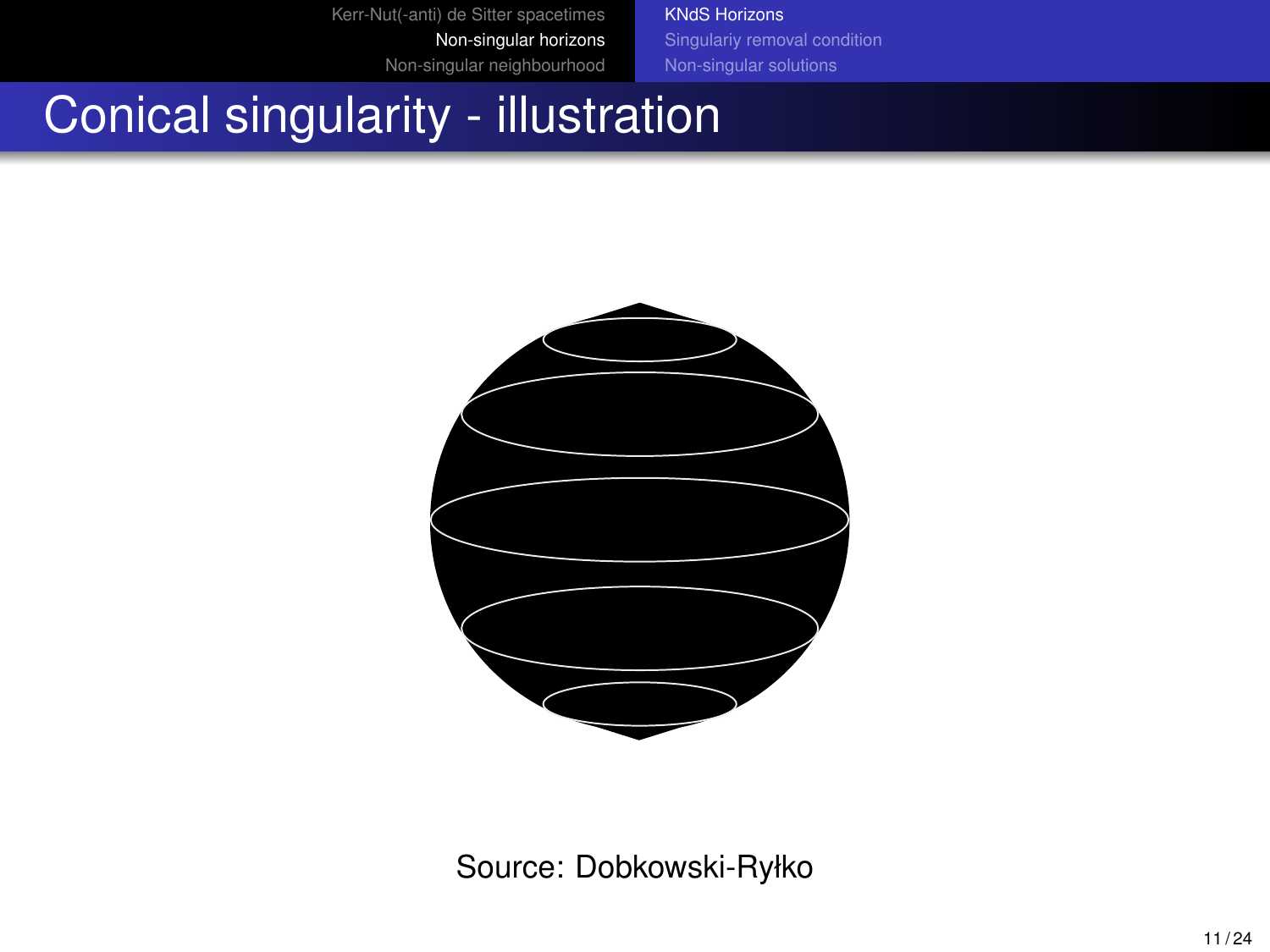[Kerr-Nut\(-anti\) de Sitter spacetimes](#page-2-0) [Non-singular horizons](#page-7-0) [Non-singular neighbourhood](#page-15-0) [KNdS Horizons](#page-7-0) [Singulariy removal condition](#page-11-0) [Non-singular solutions](#page-13-0)

#### <span id="page-11-0"></span>Singularity removal condition

So far no assumptions that  $(x^2, x^3)$  are spherical coordinates:

$$
x^2 \in [0, \pi], \quad x^3 \in [0, 2\pi c), \quad c = \text{const.}
$$

it follows  $x^2=0$  is a single point, otherwise  $x^2=\mathsf{const}$  is a circle. Define the circumference of a circle  $x^2 = \text{const}$ 

$$
L(x^2) = \int_0^{2\pi c} \sqrt{q_{33}} dx^3.
$$

and its radius for  $0 < x^2 \leq \pi/2$ 

$$
R_0(x^2) = \int_0^{x^2} \sqrt{q_{22}} dx^2,
$$

and for  $\pi/2 < x^2 < \pi$ 

$$
R_{\pi}(x^2) = \int_{x^2}^{\pi} \sqrt{q_{22}} dx^2.
$$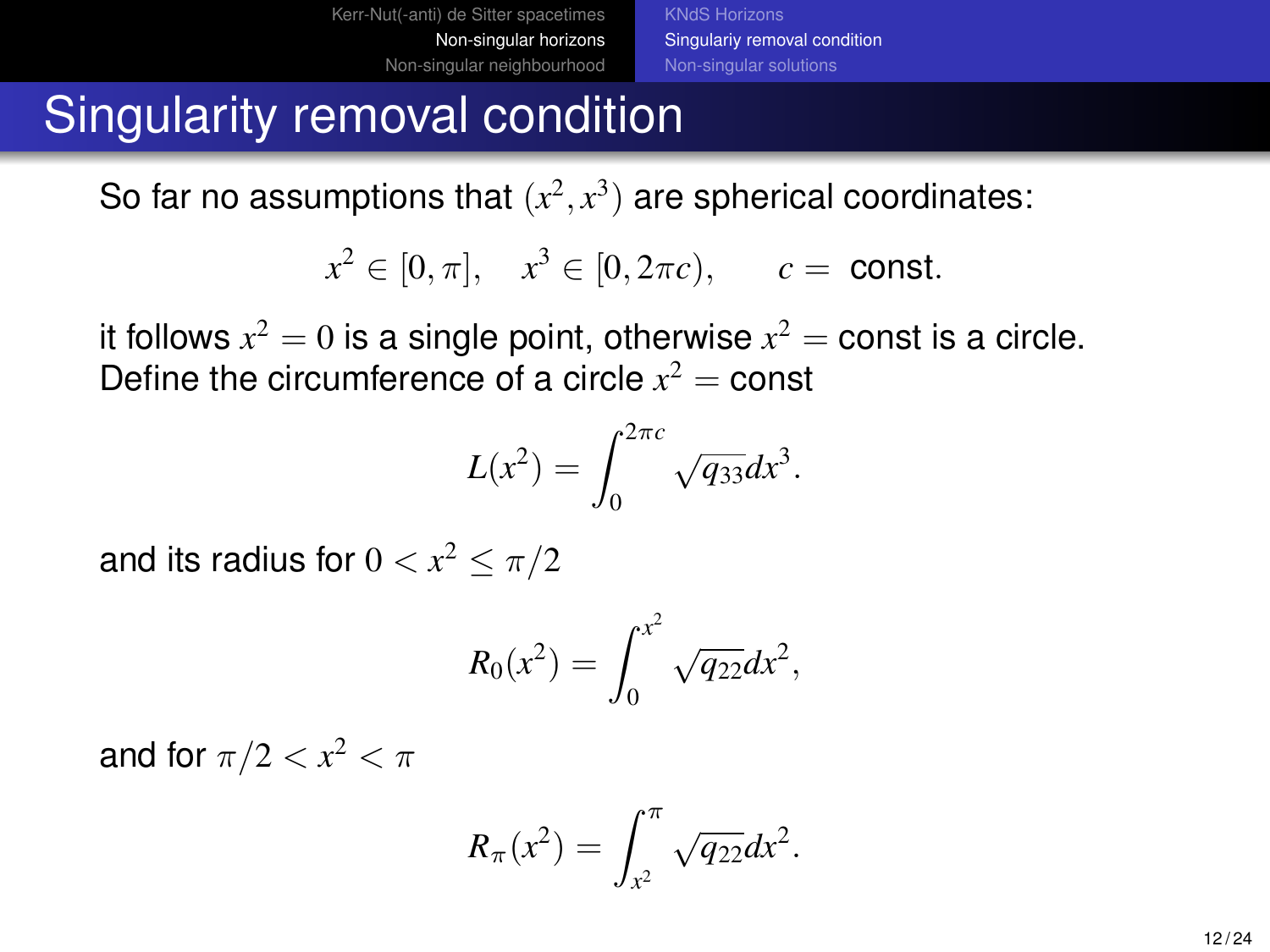[Kerr-Nut\(-anti\) de Sitter spacetimes](#page-2-0) [Non-singular horizons](#page-7-0) [Non-singular neighbourhood](#page-15-0) [KNdS Horizons](#page-7-0) [Singulariy removal condition](#page-11-0) [Non-singular solutions](#page-13-0)

#### Singularity removal condition

Apart from the poles the horizon metric  $^{(2)}q_H$  is analytic. Then the horizon would be diffeomorphic to *S* 2 iff

$$
\lim_{x^2 \to 0} \frac{L(x^2)}{R_0(x^2)} = 2\pi = \lim_{x^2 \to \pi} \frac{L(x^2)}{R_\pi(x^2)}.
$$

$$
\lim_{x^2 \to 0/\pi} \frac{L(x^2)}{R_{0/\pi}(x^2)} = \begin{cases} 2\pi c P(0) & \text{for } x^2 = 0, \\ 2\pi c \frac{r_0^2 + (l+a)^2}{r_0^2 + (l-a)^2} P(\pi) & \text{for } x^2 = \pi. \end{cases}
$$

The singularity removal condition becomes

$$
P(0) = \frac{r_0^2 + (l+a)^2}{r_0^2 + (l-a)^2} P(\pi), \quad c = \frac{1}{P(0)}.
$$
  

$$
P = 1 + \frac{4}{3} \Lambda a l \cos(x^2) + \frac{\Lambda}{3} a^2 \cos^2(x^2)
$$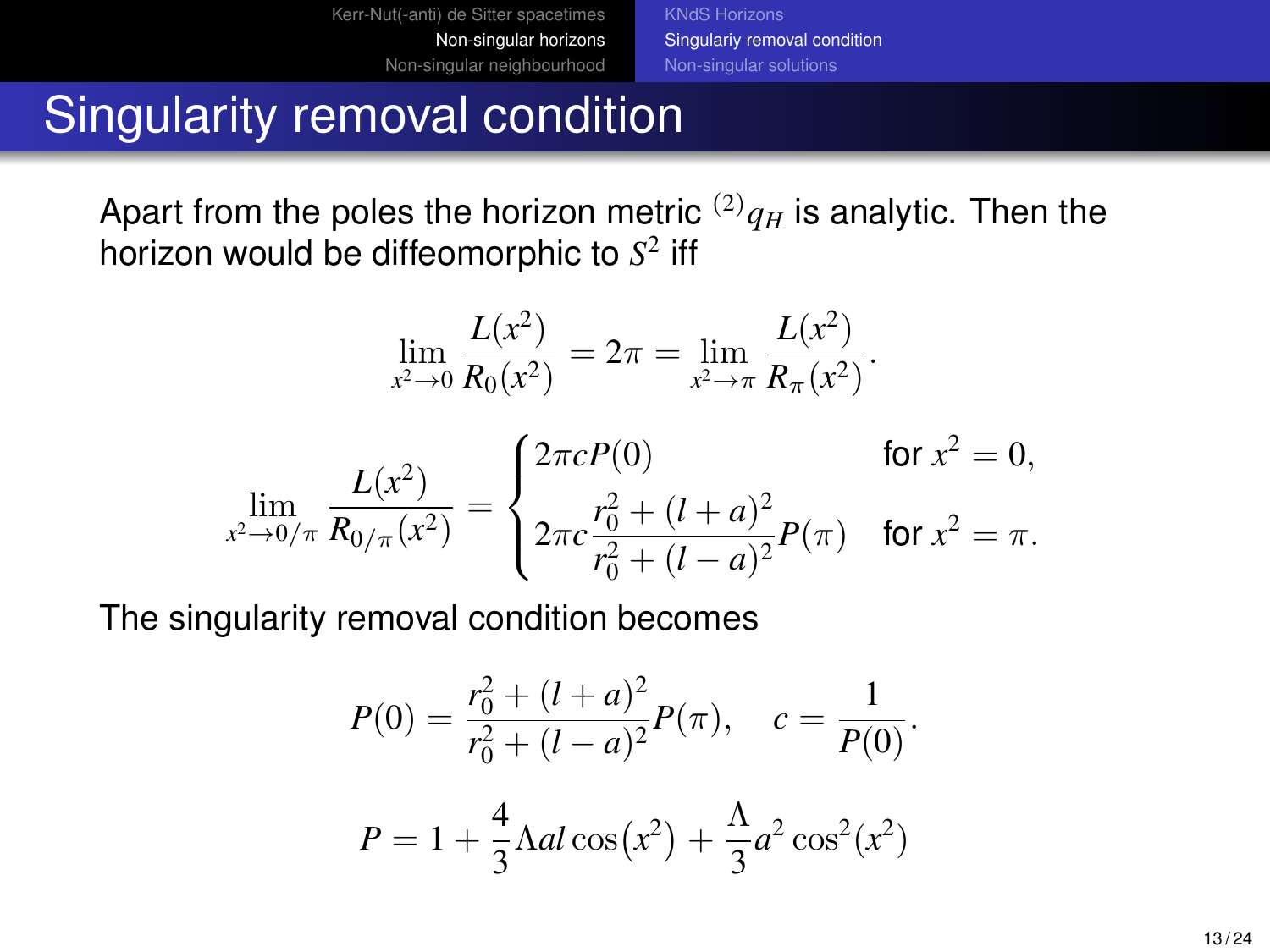[Non-singular solutions](#page-13-0)

#### <span id="page-13-0"></span>Known non-singular solutions

$$
P(0) = \frac{r_0^2 + (l+a)^2}{r_0^2 + (l-a)^2} P(\pi)
$$

The condition recovers known non-singular solution:

$$
\begin{array}{lcl} \bullet \; \big( \Lambda = 0 & \Rightarrow & P(0) = P(\pi) \big) \implies \big( \underbrace{l = 0}_{\text{Kerr}} & \vee & \underbrace{a = 0}_{\text{Taub-NUT}} \big) \\ \bullet \; \big( \underbrace{l = 0 \; \wedge \; \Lambda - \text{free}}_{\text{K(a)dS}} \vee \underbrace{a = 0 \; \wedge \; \Lambda - \text{free}}_{\text{Taub-NUT}(a)dS} \big) \implies \big( P(0) = P(\pi) \big) \end{array}
$$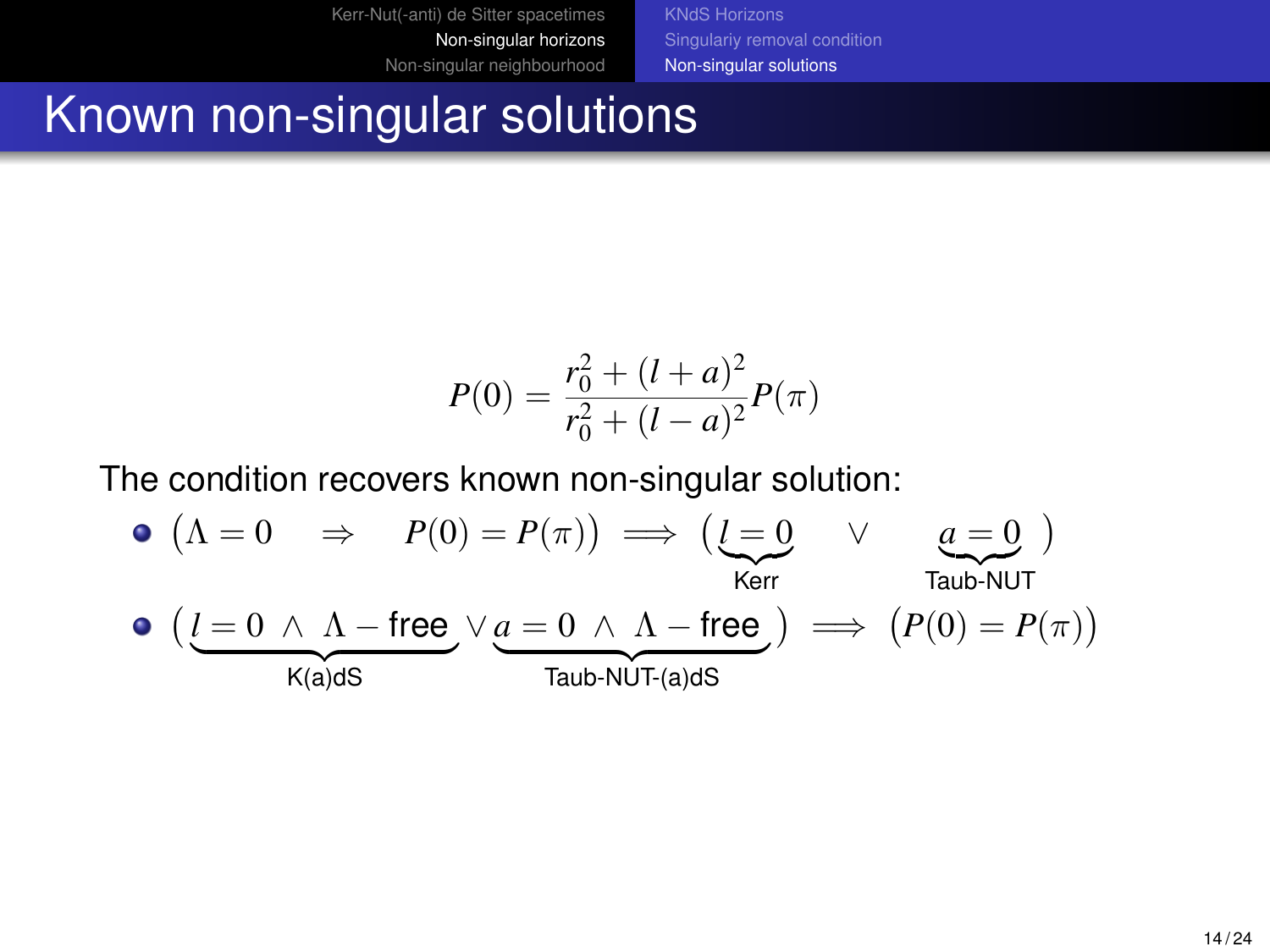[KNdS Horizons](#page-7-0) [Singulariy removal condition](#page-11-0) [Non-singular solutions](#page-13-0)

#### New non-singular solutions

Our main result:

$$
\Lambda al \neq 0 \implies \Lambda = \frac{3}{a^2 + 2l^2 + 2r_0^2}, \quad c = 1/P(0) = \frac{3}{2\Lambda}
$$

Given  $(a, l, r_0)$  and the above condition we have

$$
m = \frac{a^4 - 2a^2l^2 + l^4 + 2a^2r_0^2 - 6l^2r_0^2 + r_0^4}{2a^2r_0 + 4l^2r_0 + 4r_0^3}.
$$

The geometry of the space of null generators of the horizons:

• 
$$
(x^2, x^3) \in [0, \pi] \times [0, \frac{2\pi}{P(0)})
$$

- Area =  $4\pi \left(\frac{3}{2\Lambda}\right)$
- At least twice differentiable at the poles
- Horizon is not (!)  $S^2 \times \mathbb{R}$
- Given a Kerr-NUT-dS spacetime defined by (*m*, *a*, *l*,Λ), at most ONE of the horizons may have  $r_0$  that satisfies the singularity removability condition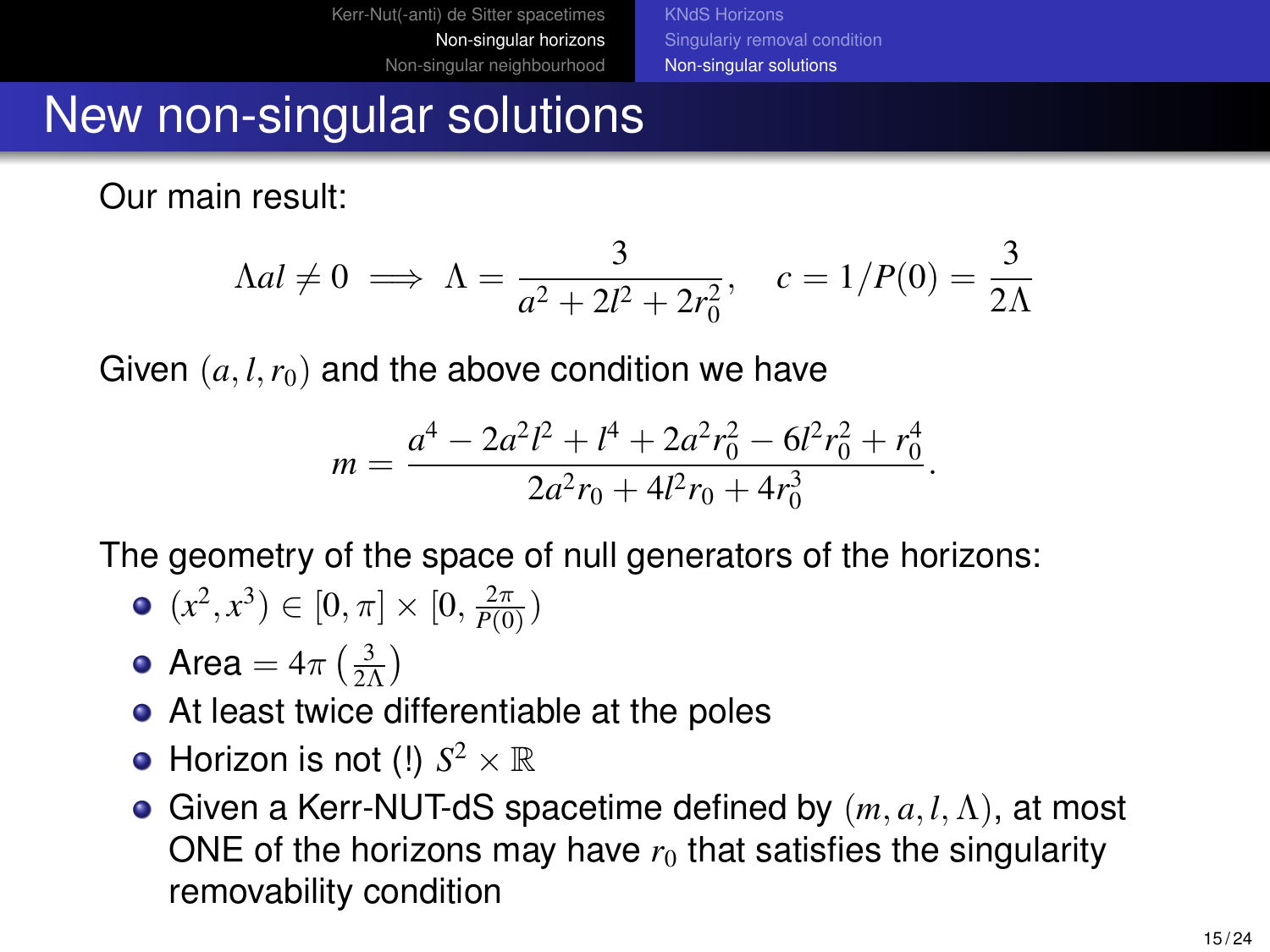#### <span id="page-15-0"></span>Space of the orbits - geometric description

If  $g(\xi, \xi) \neq 0$  than we can choose coordinates  $(\tau, x^i)$  such that  $\xi = \partial_\tau$ and introduce the metric *q* on the space of orbits of the Killing vector field  $\xi$ :

$$
g = g_{\tau\tau}d\tau^2 + 2g_{\tau i}d\tau dx^i + g_{ij}dx^i dx^j = g_{\tau\tau}(d\tau + \omega_i dx^i)^2 + q_{ij}dx^i dx^j
$$

where

- $q = q_{ij}(x^k)dx^idx^j$  is the metric on the space of the orbits
- $d\tau + \omega_i dx^i = d\tau + \frac{g_{\tau i}}{g_{\tau \tau}} dx^i$  is the rotation-connection 1-form
- $g(\xi, \xi) = g_{\tau\tau}$  is the lapse function.

The benefit: The above structure is geometrically defined. Interpretation: q measures distance between Killing observers.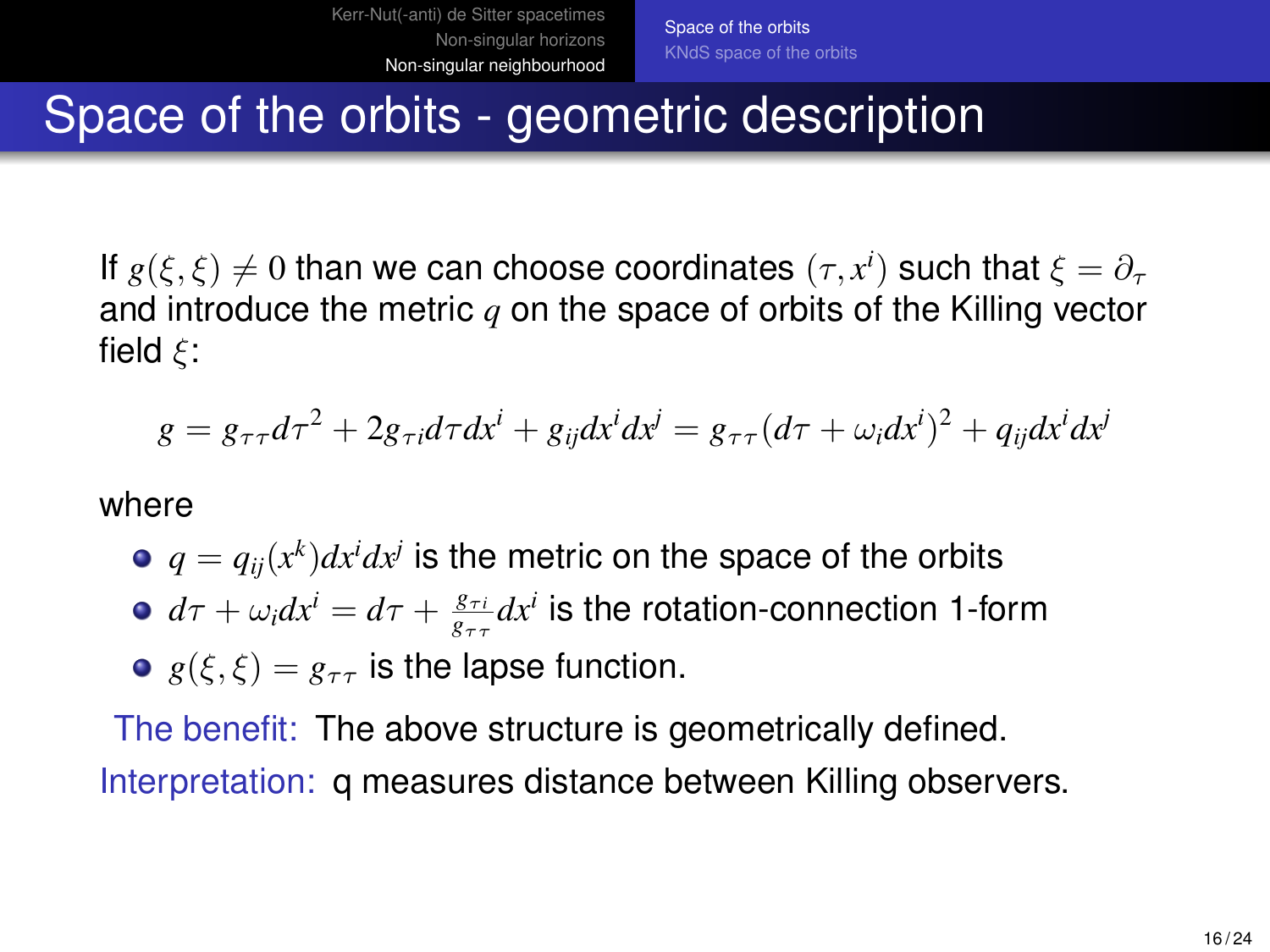[Space of the orbits](#page-15-0) [KNdS space of the orbits](#page-16-0)

.

#### <span id="page-16-0"></span>Neighbourhood of a non-singular horizon

Similarly to the horizon case we choose coordinates

$$
\begin{bmatrix} \tau \\ x^1 \\ x^2 \\ x^3 \end{bmatrix} := \begin{bmatrix} t \\ r \\ \theta \\ -\Omega_H t + \phi \end{bmatrix}, \quad \begin{bmatrix} \partial_{\tau} \\ \partial_1 \\ \partial_2 \\ \partial_3 \end{bmatrix} = \begin{bmatrix} \xi \\ \partial_r \\ \partial_\theta \\ \partial_\phi \end{bmatrix}
$$

and the KNdS metric becomes

$$
ds^{2} = -\frac{Q}{\Sigma} \left( d\tau \frac{\Sigma_{0}}{\rho_{0}} - A dx^{3} \right)^{2} + \frac{\Sigma}{Q} (dx^{1})^{2} + \frac{\Sigma}{P} (dx^{2})^{2} + \frac{P}{\Sigma} \sin^{2}(x^{2}) \left( \frac{a}{\rho_{0}} \left( (x^{1})^{2} - r_{0}^{2} \right) d\tau - \rho dx^{3} \right)^{2}
$$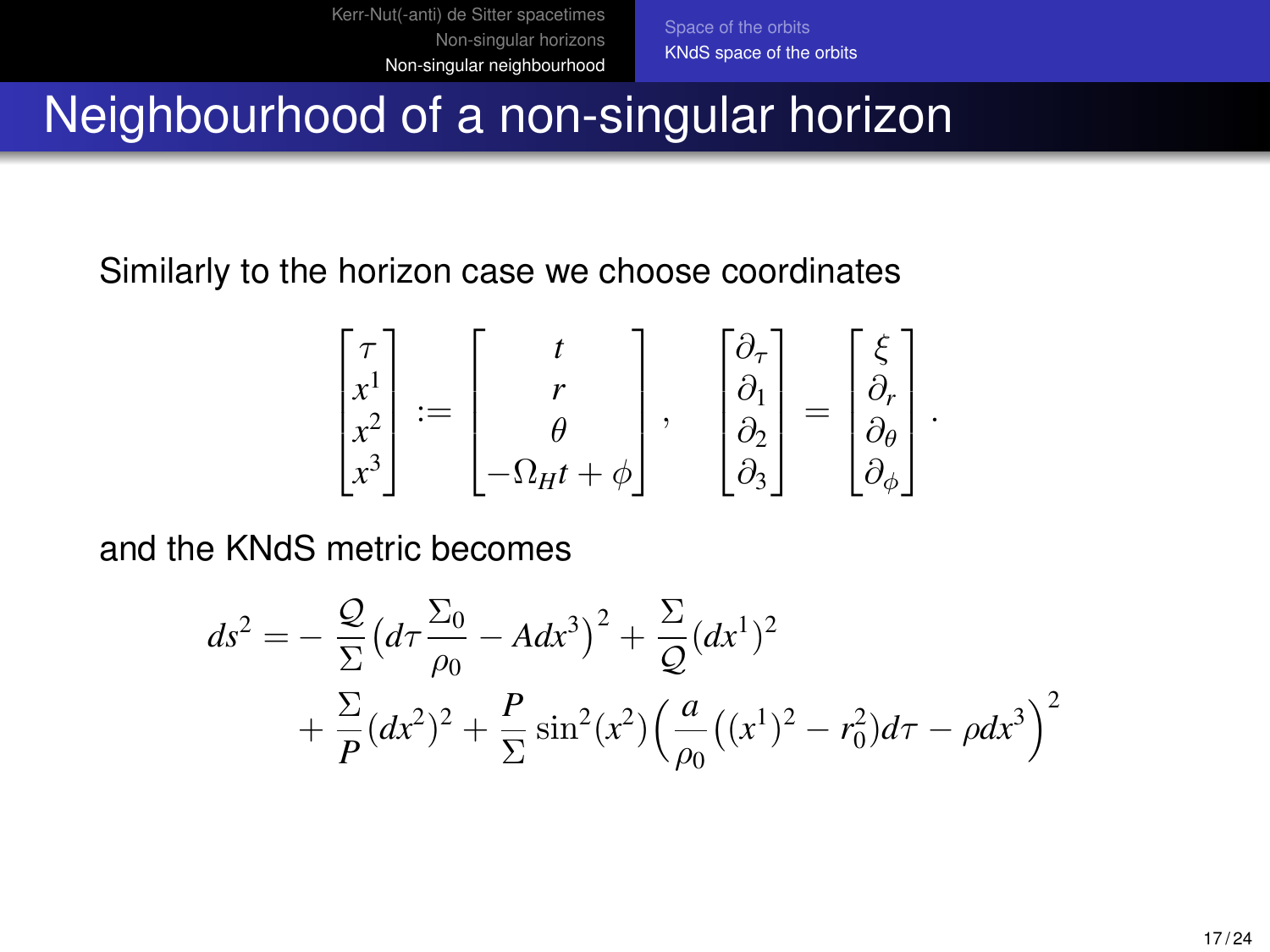[Space of the orbits](#page-15-0) [KNdS space of the orbits](#page-16-0)

#### Space of the orbits - coordinate description

Metric *q* on the space of orbits is defined as

$$
q_{ij} := g(\hat{\partial}_i, \hat{\partial}_j)
$$

where  $\hat{\partial}_{i}$  are chosen to be orthogonal to  $\xi$ 

$$
\hat{\partial}_i = \partial_i - A_i \xi
$$
, and  $g(\xi, \hat{\partial}_i) = 0$ .

Finally

$$
q = \frac{\Sigma}{\mathcal{Q}}(dx^1)^2 + \frac{\Sigma}{P}(dx^2)^2 + \frac{P\mathcal{Q}\sin^2(x^2)\rho_0^2\Sigma}{\mathcal{Q}\Sigma_0^2 - P\sin^2(x^2)a^2((x^1)^2 - r_0^2)^2}(dx^3)^2.
$$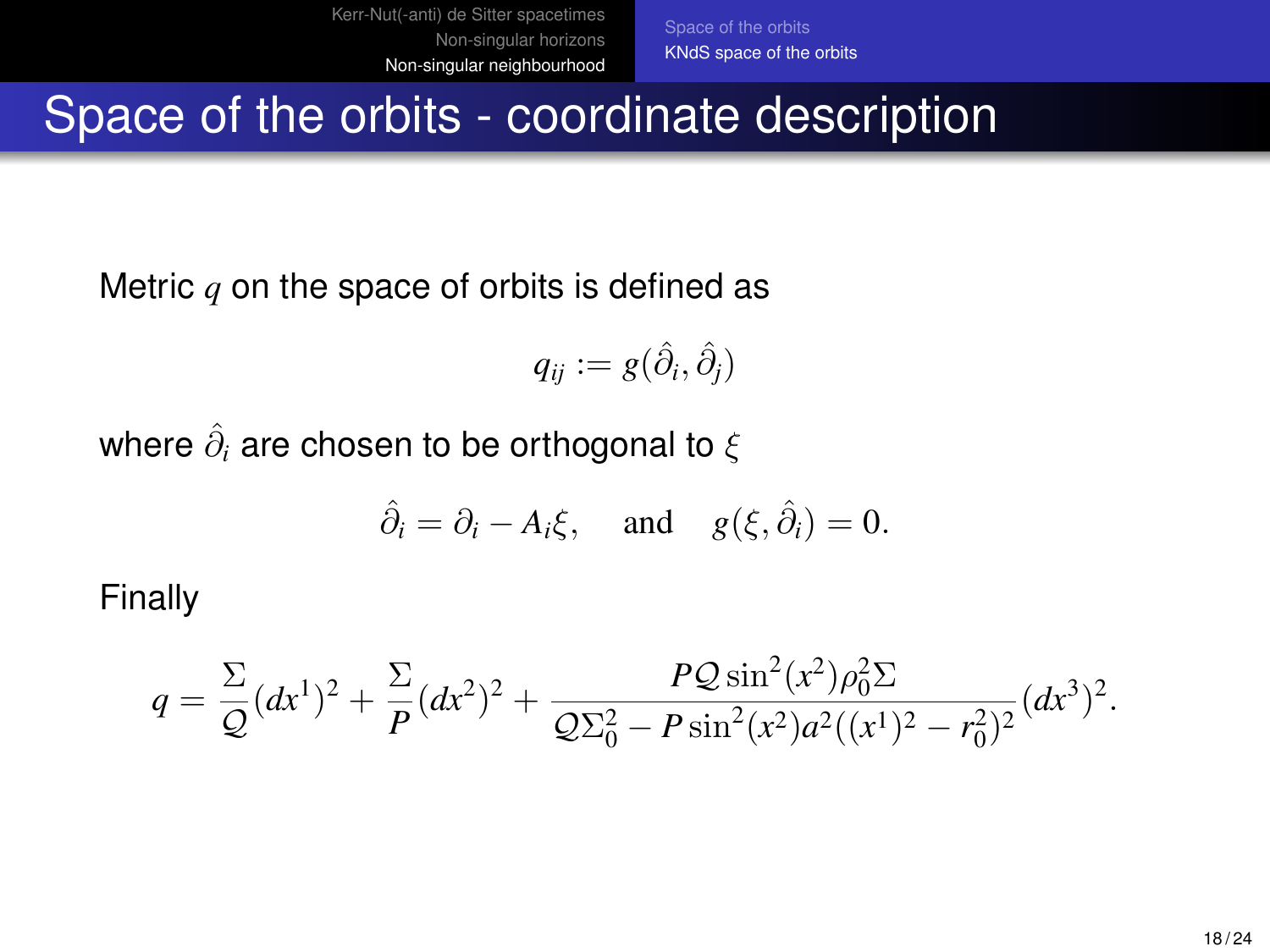[Space of the orbits](#page-15-0) [KNdS space of the orbits](#page-16-0)

#### Moduli space metric

$$
q = \frac{\Sigma}{\mathcal{Q}}(dx^1)^2 + \frac{\Sigma}{P}(dx^2)^2 + \frac{P\mathcal{Q}\sin^2(x^2)\rho_0^2\Sigma}{\mathcal{Q}\Sigma_0^2 - P\sin^2(x^2)a^2((x^1)^2 - r_0^2)^2}(dx^3)^2.
$$

- Signature:  $\bullet$   $q_{11} \propto -g(\xi, \xi)$  close to the non-extremal horizon  $q_{22} > 0$  everywhere
	- $q_{33}$   $>$  0 close to the non-extremal horizon

$$
\begin{array}{ll}\n\text{Horizon limit:} & q_{33} = \frac{P \sin^2(x^2) \rho_0^2 \Sigma}{\Sigma_0^2 - P \sin^2(x^2) a^2 (x^1 + r_0)^2 \frac{(x^1 - r_0)^2}{\mathcal{Q}}} \implies \\
& \lim_{x^1 \to r_0} \left( q_{22} (dx^2)^2 + q_{33} (dx^3)^2 \right) = \n\end{array} \implies \text{mod of } \mathcal{Q}
$$

Singularity: Denominator of  $q_{33} \propto g(\xi, \xi)$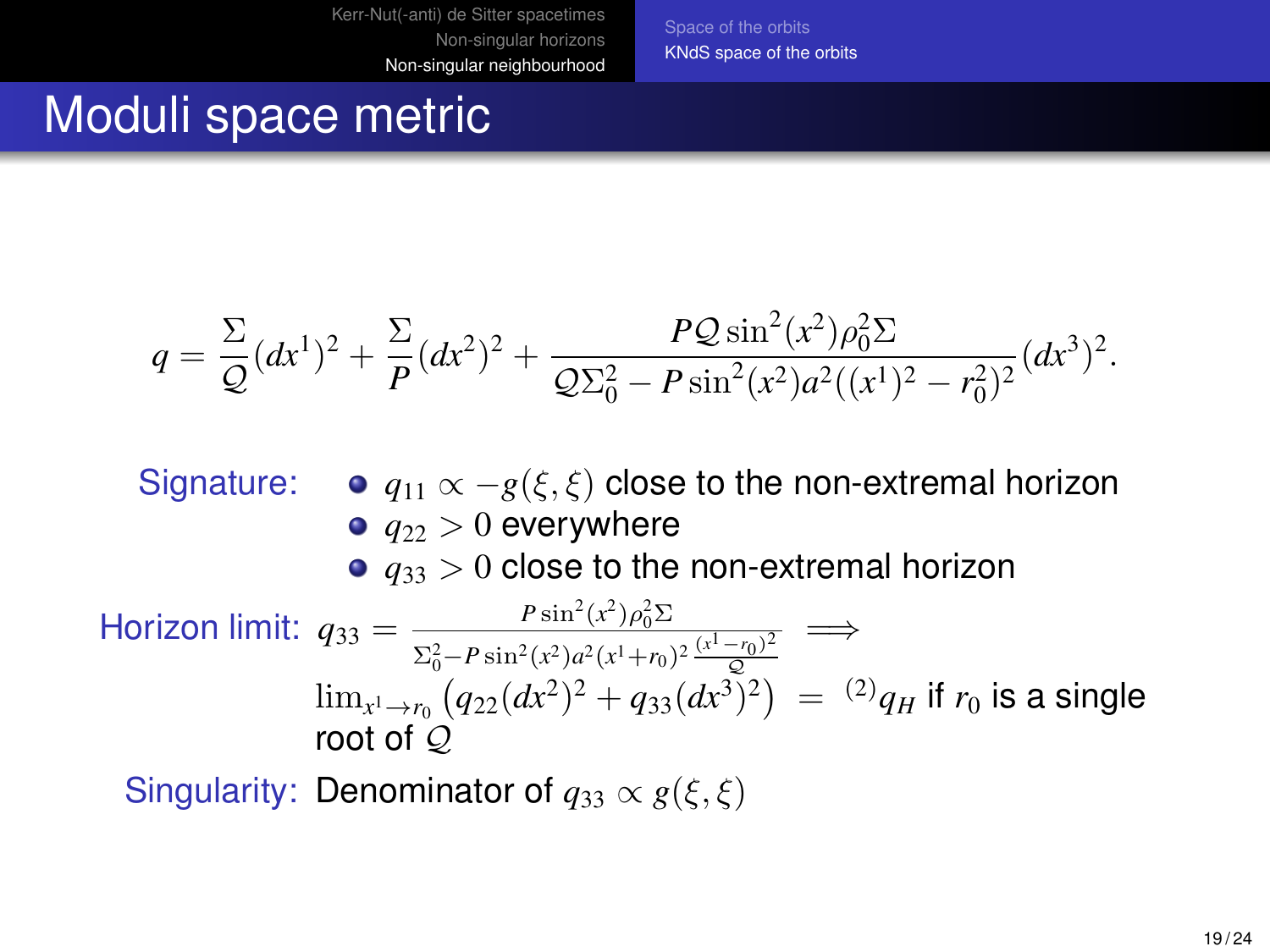# Applicability of the moduli metric

The horizon metric  $^{(2)}q_H$  was defined regardless of the extremality of the horizon.

The moduli metric has good properties if we assume that

- **The horizon is non-external.**
- The signature is  $(+, +, +)$  or  $(-, +, +)$  and  $g(\xi, \xi) \neq 0$

Thus *q* is defined either the future or the past of the horizon:

$$
r_0 < x^1 < r_0 + \epsilon, \qquad \text{or} \qquad r_0 - \epsilon < x^1 < r_0,
$$

such that  $\epsilon$  satisfied the above conditions.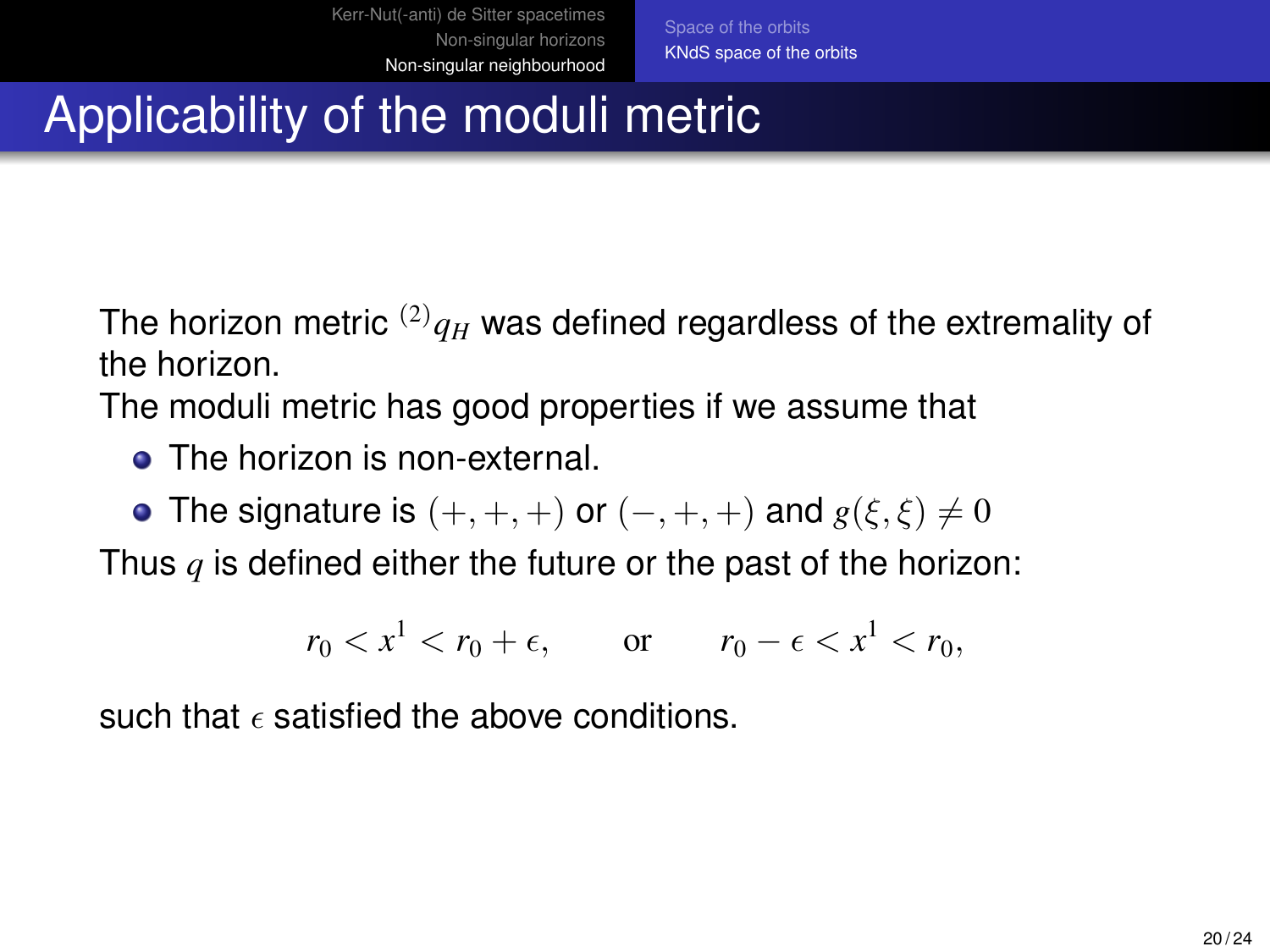### Non-singular neighbourhoods of the horizon

The moduli metric *q* is again analytic everywhere apart from the poles  $x^2 = 0, \pi.$ 

We employ the same method of loops around the symmetry axis as for <sup>(2)</sup> $q_H$  for the pullback of the *q* to  $x_1 = \text{const} = r \neq r_0$ :

$$
^{(2)}q := \frac{\Sigma}{P}(dx^2)^2 + \frac{PQ\sin^2(x^2)\rho_0^2\Sigma}{Q\Sigma_0^2 - P\sin^2(x^2)a^2((x^1)^2 - r_0^2)^2}(dx^3)^2
$$

Surprisingly: The condition for removal of the singularity is independent of r, and coincides with the non-singular horizon condition. Importantly, the rescaling constant c is r independent as well.  $P(0) = \frac{r_0^2 + (l+a)^2}{r^2 + (l-a)^2}$  $\frac{r_0 + (l+a)}{r_0^2 + (l-a)^2} P(\pi)$ 

Conclusion: Removing the singularity in a horizon simultaneously removes the singularity from a future/past neighbourhood.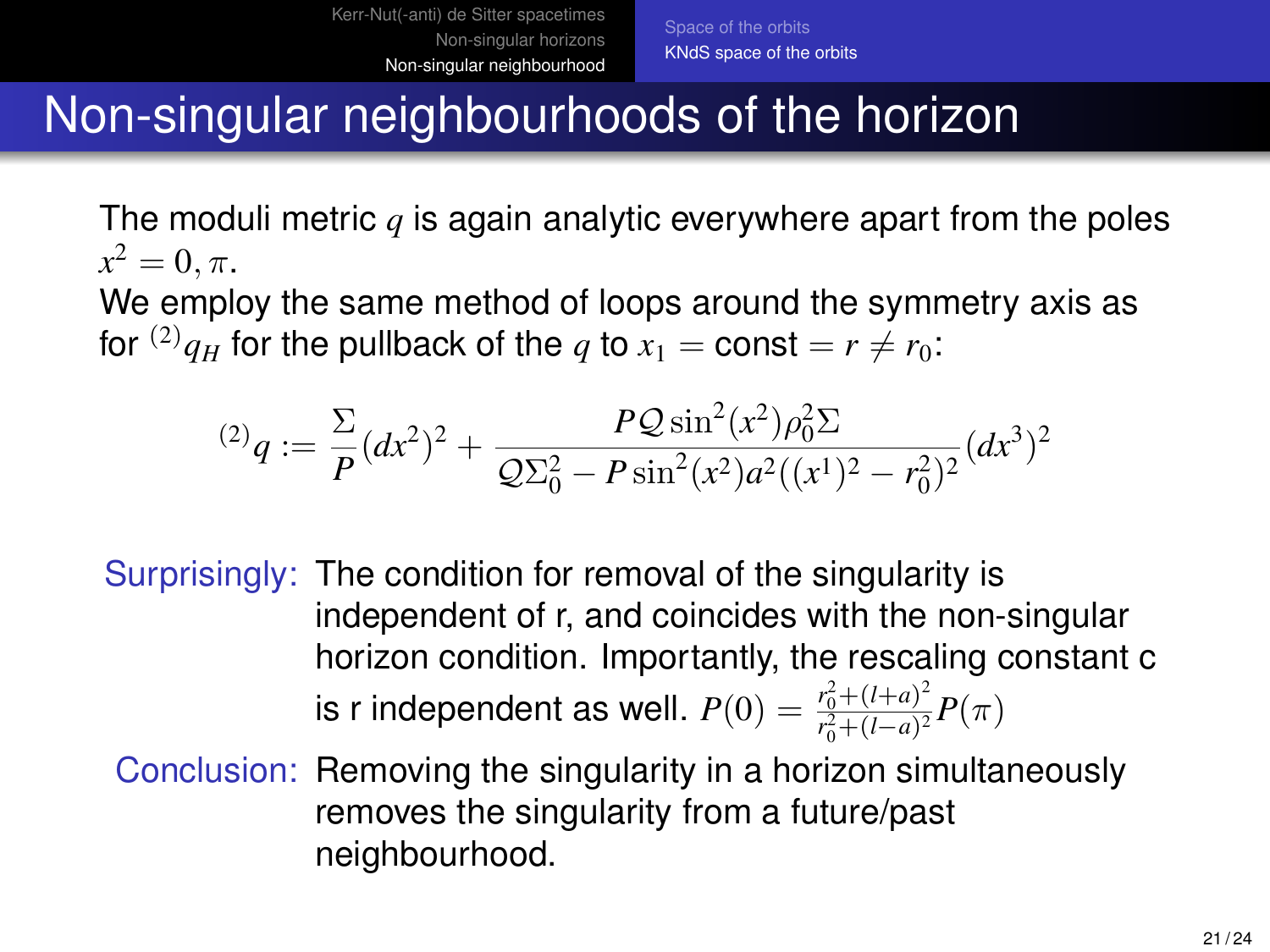# **Summary**

We have considered above the Kerr-NUT-(A)dS spacetimes parametrized by  $(m, a, l, \Lambda)$ .

- 1. We have examined the geometry of null generators of a horizon and we have found that:
	- Generically it has a non-removable conical singularity.
	- the necessary and sufficient condition for removability of the singularity, is:  $\Lambda = \frac{3}{a^2 + 2l^2 + 2r_0^2} \vee \Lambda = 0 \vee a = 0 \vee l = 0$
	- The catch is, that given  $(m, a, l, \Lambda = \frac{3}{a^2 + 2l^2 + 2r_0^2})$  at most one horizon 0 can satisfy that condition.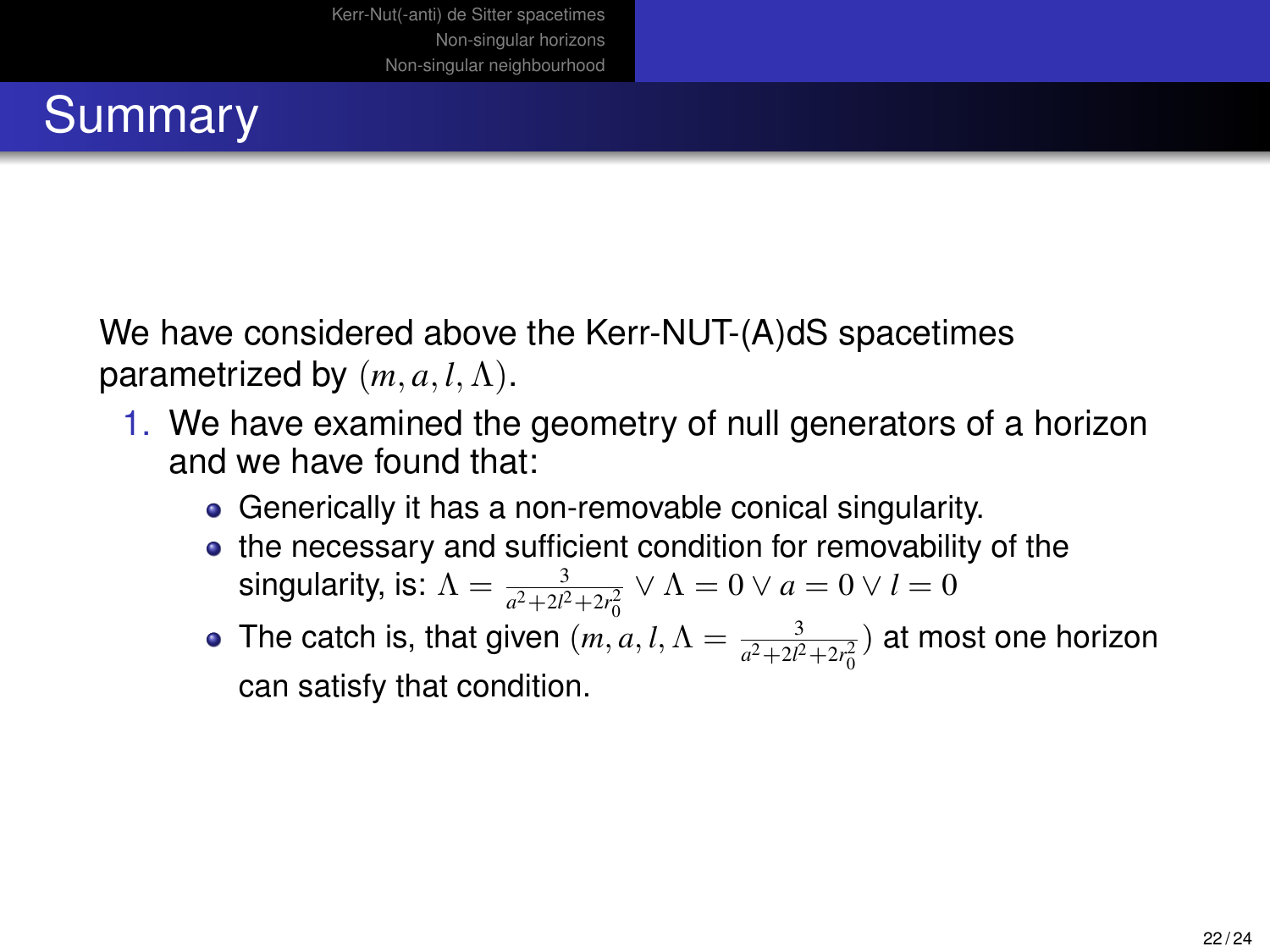# **Summary**

- 2. We have also considered a neighbourhood of a non-singular horizon. - We have found that in a non-extremal case removing the singularity in a horizon removes the singularity in a neighbourhood.
	- The topology of a resulting neighbourhood is  $S^3 \times (r \epsilon, r + \epsilon)$ .
	- The topology of each horizon is that of the Hopf bundle  $S^3\to S^2$

3. A puzzle: we known from earlier works, that there is a 4-dimensional family of (non-singular) the Petrov type D vacuum horizons with a cosmological constant that have the Hopf bundle topology. Our very horizons define a 3-dimensional subfamily. Where are the remaining type D horizons?

Answer: A similar research can be done for accelerated Kerr-NUT-(Anti) de Sitter spacetimes. It leads to a similar singularity removal condition. We have also derived it and solved. The result is a 4-dimensional family of the accelerated Kerr-NUT-(Anti) de Sitter spacetimes that admits non-singular horizons (and neighbourhoods).